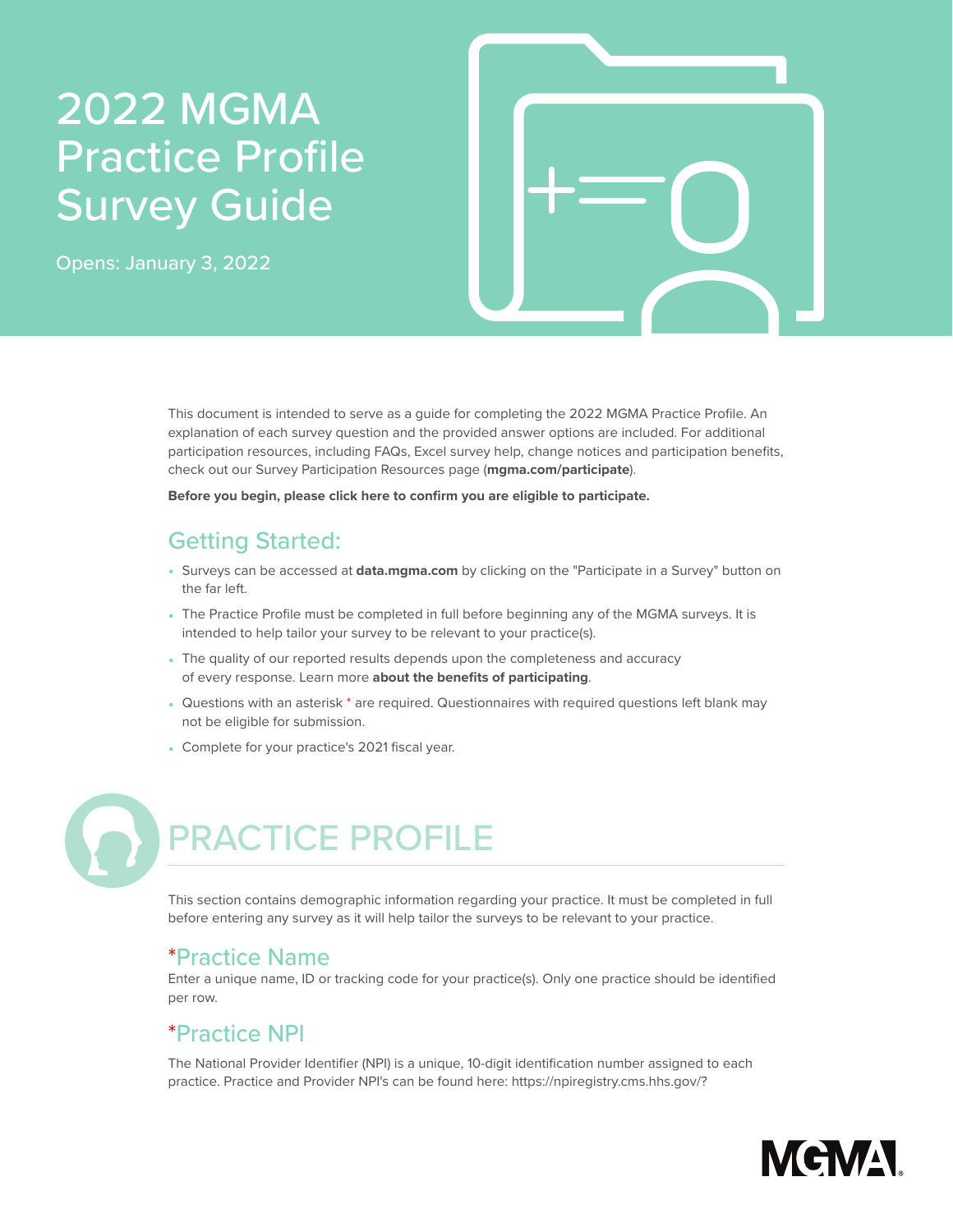

#### Practice Address

Enter the street address of the organization for which the data is being reported.

## Practice City

Enter the city of the organization for which the data is being reported.

# \*Practice State

Enter the state of the organization for which the data is being reported.

## \*Practice Zip

Enter the zip code of the organization for which the data is being reported.

## \*If selected as a better-performing practice, would you like to be publicly recognized?

Select "Yes" if you'd like to be recognized in an interview or quoted in an MGMA publication, listed on the MGMA Web Site, noted or present at an MGMA conference, and/or posted on MGMA's social media sites.

## \*DataDive Access Recipient Email

Enter the email address of the person who will receive access to the complimentary, single-user report. The email address must be associated with an MGMA account in order to grant access to the results in MGMA DataDive.

## \*What type of organization do you work for?

Select your work organization type from the list provided. If the type of work organization you work for isn't listed, please select "Other" and enter the type of entity in the corresponding write-in field.

**Medical Group Practice:** Physicians working in associations with the joint use of equipment and technical personnel and with centralized administration and financial organization.

**Hospital:** A hospital is a facility of emergency, inpatient and outpatient services where patients are diagnosed and treated for illness and injury. A hospital may also serve as a center for research and teaching.

**Integrated Health System (IHS) or Integrated Delivery System (IDS):** An IDS is a network of organizations that provide or coordinate and arrange for the provision of a continuum of healthcare services to consumers and is willing to be held clinically and fiscally responsible for the outcomes and the health status of the populations served. Generally consisting of hospitals, physician groups, health plans, home health agencies, hospices, skilled nursing facilities, or other provider entities, these networks may be built through "virtual" integration processes encompassing contractual arrangements and strategic alliances as well as through direct ownership.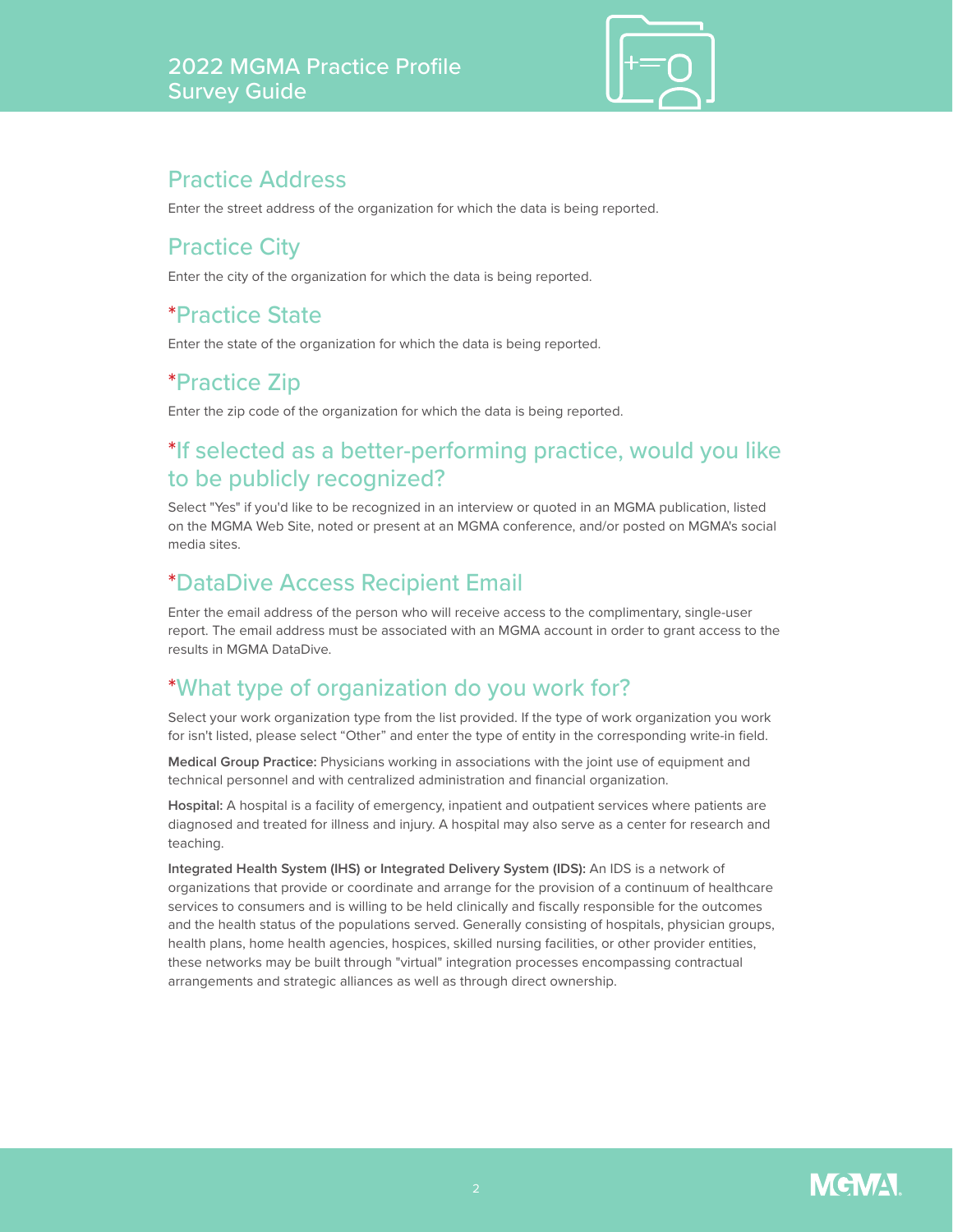

**Management Services Organization (MSO):** An MSO is an entity organized to provide various forms of practice management and administrative support services to healthcare providers. These services may include centralized billing and collections services, management information services, and other components of the managed care infrastructure. MSOs do not actually deliver healthcare services. MSOs may be jointly or solely owned and sponsored by physicians, hospitals or other parties. Some MSOs also purchase assets of affiliated physicians and enter into long-term management service arrangements with a provider network. Some expand their ownership base by involving outside investors to help capitalize the development of such practice infrastructure.

**Physician Practice Management Company (PPMC):** A PPMC is an entity that maintains full or partial ownership interest in, and provides management services to, multiple physician organizations. PPMCs may own practices that span multiple specialties, or may be focused on a single specialty such as emergency medicine or hospital medicine.

**Independent Practice Association (IPA):** An IPA is an association of independent physicians, or other organizations that contract with independent physicians, and provides services to managed care organizations on a negotiated per capita rate, flat retainer fee, or negotiated fee-for-service basis.

**Health Maintenance Organization (HMO):** An HMO is an insurance company that accepts responsibility for providing and delivering a predetermined set of comprehensive health maintenance and treatment services to a voluntarily enrolled population for a negotiated and fixed periodic premium.

**Freestanding Ambulatory Surgery Center (ASC):** An ASC is a freestanding entity that is specifically licensed to provide surgery services that are performed on a same-day outpatient basis. A freestanding ambulatory surgery center does not employ physicians and therefore is NOT ELIGIBLE TO PARTICIPATE.

**Physician Hospital Organization (PHO):** PHOs are group practice arrangements where hospitals and physicians organize for contracting with managed care organizations. These relationships are formal, contractual, or corporate in nature and include physicians outside the hospital's medical staff.

**Medical School Administration (University Level):** A medical school administration (university level) is a centralized administrative department which provides administrative services to multiple areas and departments within the university whole.

**Medical School Faculty Practice Plan:** A medical school faculty practice plan is an organized group of physicians and other healthcare professionals that treat patients referred to an academic medical center.

**Medical School Clinical Science Department (Department Level):** A medical school clinical science department (department level) is a graduate school department within a university that offers study leading to a medical degree.

**Medical School (School of Medicine Level):** A medical school (school of medicine level) is a graduate school of medicine within a university that offers study leading to a medical degree.

**University Hospital:** A university hospital (or teaching hospital) is a hospital that provides clinical education and training to future and current doctors, nurses, and other health professionals, in addition to delivering medical care to patients. They are generally affiliated with medical schools or universities, and may be owned by a university or may form part of a wider regional or national health system.

**Consulting Firm:** A consulting firm is a person or group of persons who provide professional advice to an organization for a fee.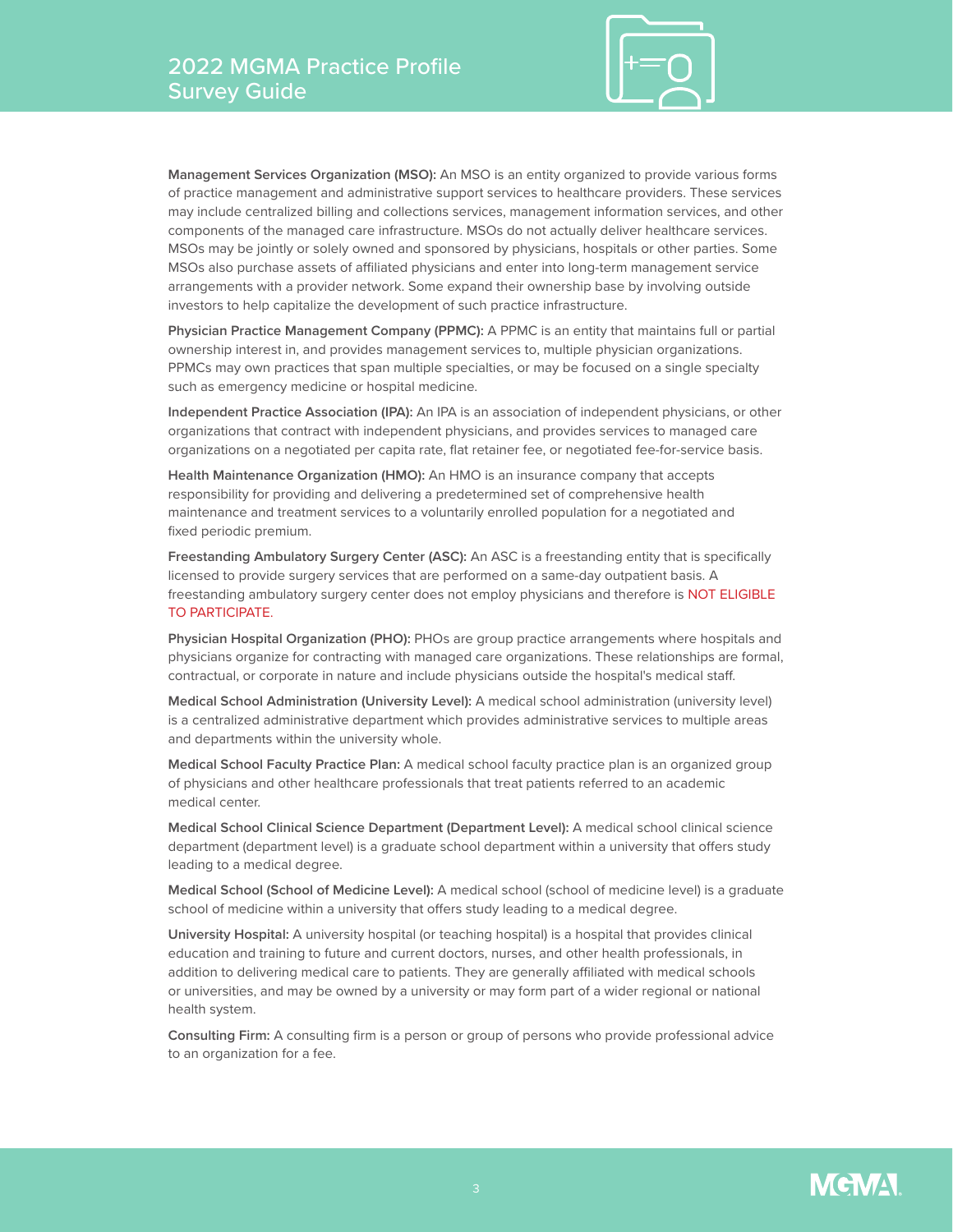

**Recruitment Services Firm:** A recruitment services firm is a person or group of persons who provide recruitment services to an organization for a fee.

**Other:** If your work organization type is not listed, select "other" and enter the type of entity in the corresponding write-in field.

#### What is your organization's top parent organization?

If your practice is part of a larger entity, enter the name of the top parent organization your practice is a subsidiary of.

#### \*Who is your practice's majority owner?

Select the choice that represents the majority owner of your practice. If your practice's ownership is not listed in the options provided, please select "Other" and enter the type of entity in the corresponding write-in field.

**Physicians:** Any doctor of medicine (MD) or doctor of osteopathy (DO) who is duly licensed and qualified under the law of jurisdiction in which treatment is received.

**Advanced Practice Providers:** Any advanced practice provider (e.g. nurse practitioners, physician assistants, etc.) duly licensed and qualified under the law of jurisdiction in which treatment is received.

**Hospital:** A hospital is a facility of emergency, inpatient and outpatient services where patients are diagnosed and treated for illness and injury. A hospital may also serve as a center for research and teaching.

**Integrated Health System (IHS) or Integrated Delivery System (IDS):** An IDS is a network of organizations that provide or coordinate and arrange for the provision of a continuum of healthcare services to consumers and is willing to be held clinically and fiscally responsible for the outcomes and the health status of the populations served. Generally consisting of hospitals, physician groups, health plans, home health agencies, hospices, skilled nursing facilities, or other provider entities, these networks may be built through "virtual" integration processes encompassing contractual arrangements and strategic alliances as well as through direct ownership.

**Management services organization (MSO):** An MSO is an entity organized to provide various forms of practice management and administrative support services to healthcare providers. These services may include centralized billing and collections services, management information services, and other components of the managed care infrastructure. MSOs do not actually deliver healthcare services. MSOs may be jointly or solely owned and sponsored by physicians, hospitals or other parties. Some MSOs also purchase assets of affiliated physicians and enter into long-term management service arrangements with a provider network. Some expand their ownership base by involving outside investors to help capitalize the development of such practice infrastructure.

**Physician practice management company (PPMC):** A PPMC is an entity that maintains full or partial ownership interest in, and provides management services to, multiple physician organizations. PPMCs may own practices that span multiple specialties, or may be focused on a single specialty such as emergency medicine or hospital medicine.

**Insurance company or health maintenance organization (HMO):** An insurance company is an organization that indemnifies an insured party against a specified loss in return for premiums paid, as stipulated by a contract. An HMO is an insurance company that accepts responsibility for providing and delivering a predetermined set of comprehensive health maintenance and treatment services to a voluntarily enrolled population for a negotiated and fixed periodic premium.

**University or medical school:** A university is an institution of higher learning with teaching and research facilities comprising undergraduate, graduate and professional schools. A medical school is an institution that trains physicians and awards medical and osteopathic degrees.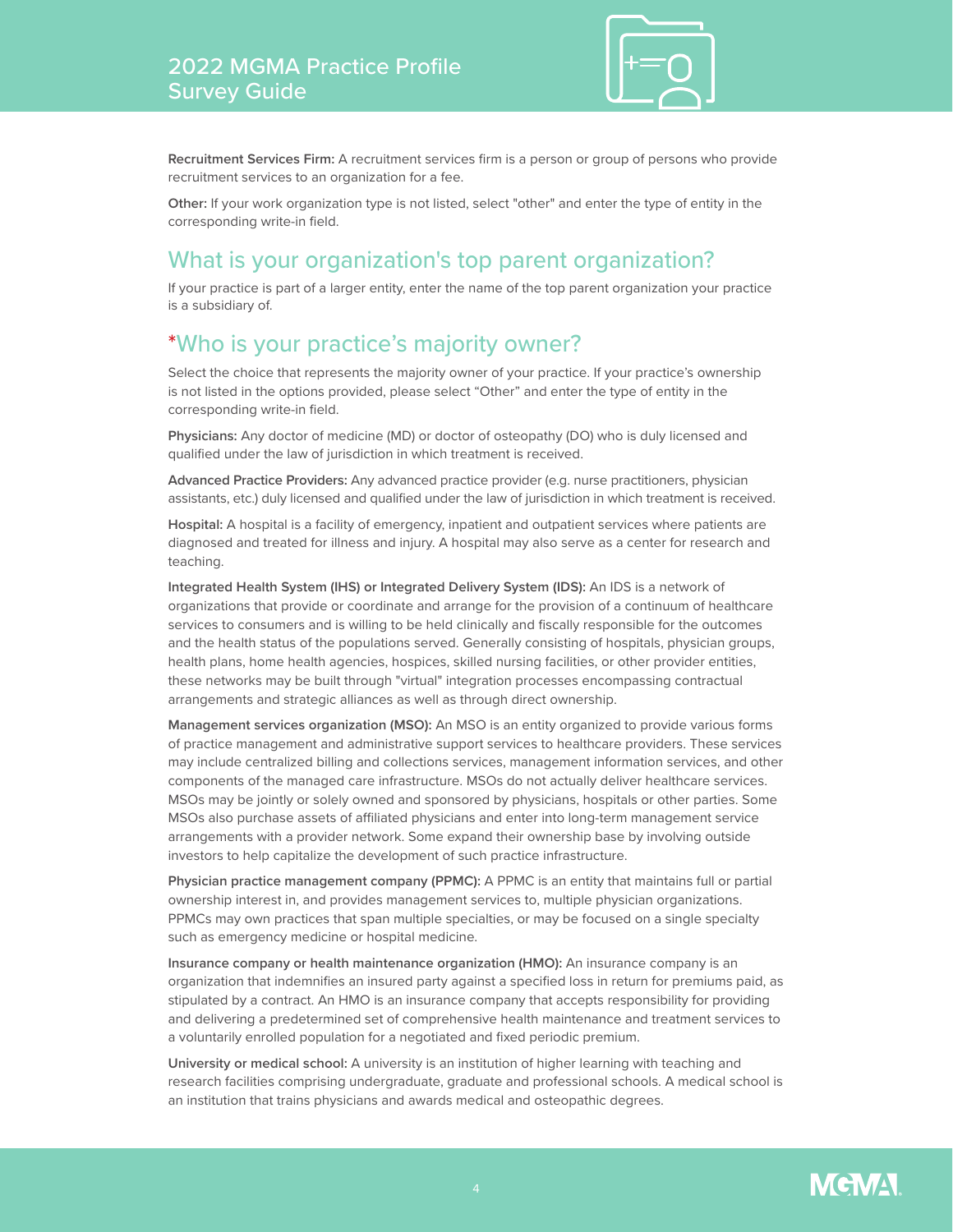

**Government:** A governmental organization at the federal, state, or local level. Government funding is not a sufficient criterion. Government ownership is the key factor. An example would be a medical clinic at a federal, state, or county correctional facility.

**Private investor(s):** A private investor is a company or individual that takes their own money and uses it to fund another organization. Some investors have the option to invest passively, which means they give their funding and play no further role, while others have a more significant role in the organization.

**Telehealth:** A telehealth practice uses electronic information and telecommunication technologies to support and deliver long-distance clinical healthcare, patient and professional health-related education, public health, and health administration.

**Other:** If your majority owner is not listed, select "other" and enter the type of entity in the corresponding write-in field.

#### \*What is your practice's practice or specialty type?

Select the practice type or single specialty that most closely describes your practice. If your single specialty is not listed, select "Other Single Specialty" and enter the practice or specialty type in the corresponding write-in field.

#### \*Are you submitting medical directorship specific data? (Recruiting firms do not need to answer)

Answer "Yes" if your practice had at least one medical directorship for the full 2021 fiscal year and you wish to answer specific directorship questions for those medical directorships. By answering those additional questions, you will receive access to the Medical Directorship Compensation results in MGMA DataDive. Answer "No" if your practice did not have any medical directorships, your medical directorships were not for the full 2021 fiscal year, or you do not wish to submit data for those medical directorships.

#### \*Are you submitting provider on-call specific data? (Recruiting firms do not need to answer)

Answer "Yes" if your practice had at least one provider who provided on-call services, paid or unpaid and you wish to answer specific on-call questions for those providers. By answering those additional questions, you will receive access to the On-Call Compensation results in MGMA DataDive. Answer "No" if none of your providers worked on-call or you do not wish to submit oncall data for those providers.

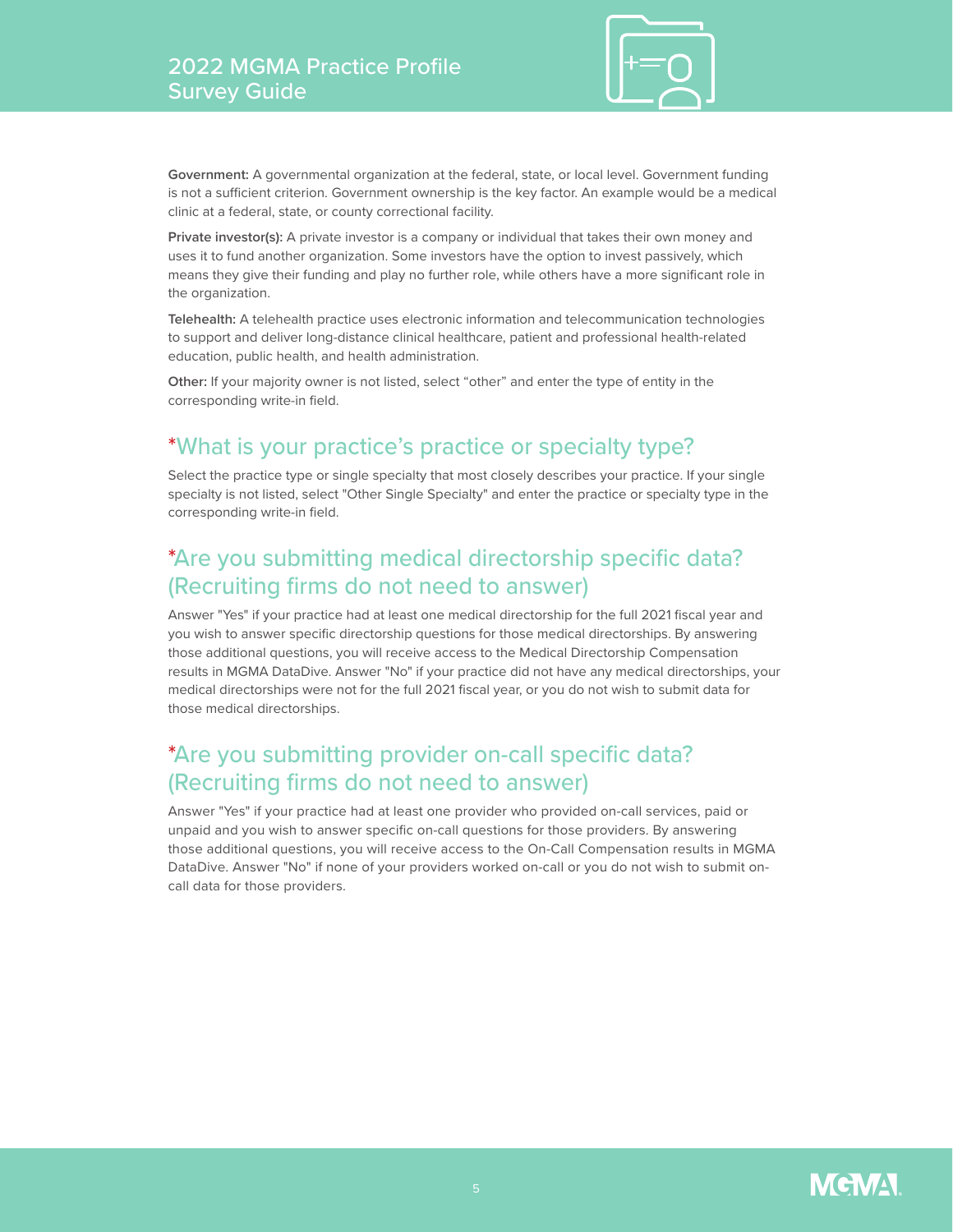#### 2022 MGMA Practice Profile Survey Guide



# PRACTICE PROFILE CONT.

## Practice's legal organization

**Business corporation:** A for-profit organization recognized by law as a business entity separate and distinct from its shareholders. Shareholders need not be licensed in the profession practiced by the corporation.

**Limited liability company:** A legal entity that is a hybrid between a corporation and a partnership, because it provides limited liability to owners like a corporation while passing profits and losses through to owners like a partnership.

**Not-for-profit corporation/foundation:** An organization that has obtained special exemption under Section 501(c) of the Internal Revenue Service code that qualifies the organization to be exempt from federal income taxes. To qualify as a tax-exempt organization, a practice or faculty practice plan would have to provide evidence of a charitable, educational, or research purpose.

**Partnership:** An unincorporated organization where two or more individuals have agreed that they will share profits, losses, assets, and liabilities, although not necessarily on an equal basis. The partnership agreement may or may not be formalized in writing.

**Professional corporation/association:** A for-profit organization recognized by law as a business entity separate and distinct from its shareholders. Shareholders must be licensed in the profession practiced by the organization.

**Sole proprietorship:** An organization with a single owner who is responsible for all profit, losses, assets, and liabilities.

**Other:** If your legal organization is not listed, select "other" and enter the type of entity in the corresponding write-in field.

#### \*Does your practice participate in value-based contracts?

Indicate "Yes" if your practice participated in value-based contracts. If your practice did not participate in value-based contracts, answer "No." If you are not sure, answer "Unsure."

Value-based contracts may be offered by both federal (MIPs/APMs) and commercial payers and are contractual arrangements in which payment for providing healthcare goods and services is tied to terms that are based on clinical quality, patient outcomes, and other specified measures of the appropriateness and effectiveness of the services rendered.

## \*Practice is Federally Qualified Health Center (FQHC)

A reimbursement designation that refers to several health programs funded under Section 330 of the Public Health Service Act of the US Federal Government. These 330 grantees in the Health Center Program include:

- Community Health Centers which serve a variety of underserved populations and areas;
- Migrant Health Centers which serve migrant and seasonal agricultural workers;
- Health Care for the Homeless Programs which reach out to homeless individuals and families and provide primary and preventive care and substance abuse services; and
- Public Housing Primary Care Programs that serve residents of public housing and are located in or adjacent to the communities they serve.

FQHCs are community-based organizations that provide comprehensive primary and preventive health, oral, and mental health/substance abuse services to persons in all stages of the life cycle, regardless of their ability to pay.

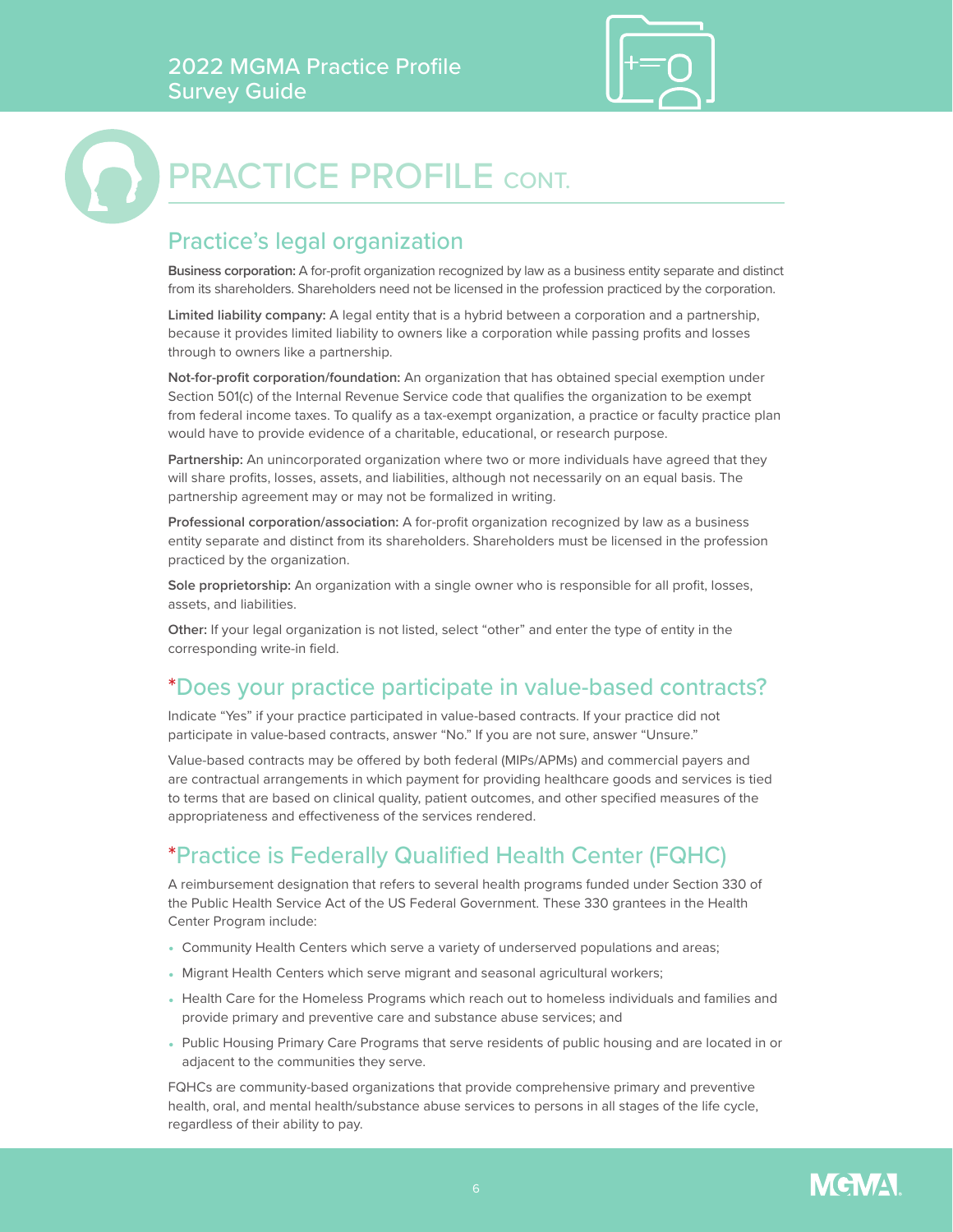

## \*Practice is Rural Health Clinic (RHC)

A clinic certified to receive special Medicare and Medicaid reimbursement. The purpose of the RHC program is to improve access to primary care in underserved rural areas. RHCs are required to use a team approach of physicians and advanced practice providers (nurse practitioners, physician assistants, and certified nurse midwives) to provide services. The clinic must be staffed at least 50% of the time with an advanced practice provider. RHCs may also provide other healthcare services, such as mental health or vision services, but reimbursement for those services may not be based on their allowable costs.

# Practice is affiliated with Accountable Care Organization (ACO)

A group of coordinated healthcare providers who form a healthcare organization characterized by a payment and care delivery model that seeks to tie provider reimbursements to quality metrics and reductions in the total cost of care for their population of patients. The ACO is accountable to patients and the third-party payer for the quality, appropriateness, and efficiency of the care provided.

# Practice is Patient Centered Medical Home (PCMH)

A care delivery model where patient treatment and care is coordinated through their primary care provider to ensure they receive high quality care when care is necessary. The objective is collaboration between the patient and physicians with care delivered in a way the patient can understand. PCMHs seek to improve the quality, effectiveness, and efficiency of the care delivered while focusing on meeting patient needs first.

## Does your practice offer telehealth services?

Telehealth/Telemedicine is the use of electronic information and telecommunications technologies to support and promote long-distance clinical health care, patient and professional health-related education, public health and health administration.

#### How many months has your practice offered telehealth services?

Enter the number of months that your practice has offered telehealth services. If your practice does not offer telehealth services, enter 0.

## How did your practice store medical records for the majority of patients served?

Choose the method in which the practice stored health/medical records for the majority of patients served by the practice. A fully functional Electronic Health Record (EHR) would include the following four functions:

- Collect patient data;
- Display test results;
- Allow providers to enter medical orders and prescriptions; and
- Aid physicians in making treatment decisions.